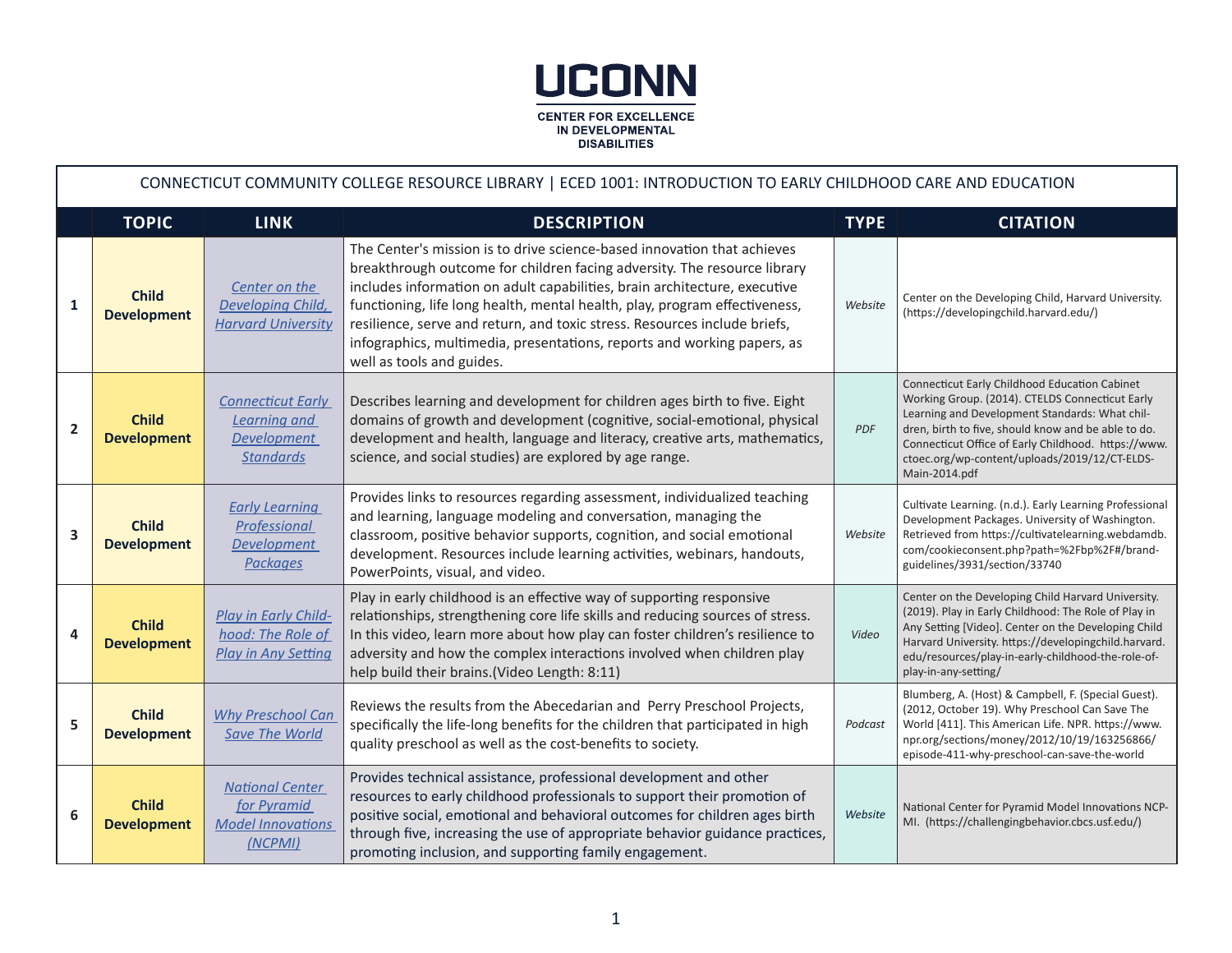|    | CONNECTICUT COMMUNITY COLLEGE RESOURCE LIBRARY   ECED 1001: INTRODUCTION TO EARLY CHILDHOOD CARE AND EDUCATION |                                                                                                                                                                                                                                                                |                                                                                                                                                                                                                                                                                                                                                                                                                          |                            |                                                                                                                                                                                                                                                                                                                                    |  |  |  |
|----|----------------------------------------------------------------------------------------------------------------|----------------------------------------------------------------------------------------------------------------------------------------------------------------------------------------------------------------------------------------------------------------|--------------------------------------------------------------------------------------------------------------------------------------------------------------------------------------------------------------------------------------------------------------------------------------------------------------------------------------------------------------------------------------------------------------------------|----------------------------|------------------------------------------------------------------------------------------------------------------------------------------------------------------------------------------------------------------------------------------------------------------------------------------------------------------------------------|--|--|--|
|    | <b>TOPIC</b>                                                                                                   | <b>LINK</b>                                                                                                                                                                                                                                                    | <b>DESCRIPTION</b>                                                                                                                                                                                                                                                                                                                                                                                                       | <b>TYPE</b>                | <b>CITATION</b>                                                                                                                                                                                                                                                                                                                    |  |  |  |
| 7  | <b>Early</b><br><b>Childhood</b><br><b>Special</b><br><b>Education</b>                                         | <b>About IDEA</b>                                                                                                                                                                                                                                              | Introduction to the Individuals with Disabilities Education Act (IDEA), it's<br>purpose and the history behind IDEA.                                                                                                                                                                                                                                                                                                     | Website                    | U.S. Department of Education: Individuals with<br>Disabilities Education Act. (n.d.). About IDEA.<br>Retrieved from https://sites.ed.gov/idea/about-ide-<br>a/#IDEA-History                                                                                                                                                        |  |  |  |
| 8  | <b>Early</b><br><b>Intervention</b>                                                                            | <b>About IDEA</b>                                                                                                                                                                                                                                              | Introduction to the Individuals with Disabilities Education Act (IDEA), it's<br>purpose and the history behind IDEA.                                                                                                                                                                                                                                                                                                     | Website                    | U.S. Department of Education: Individuals with<br>Disabilities Education Act. (n.d.). About IDEA.<br>Retrieved from https://sites.ed.gov/idea/about-ide-<br>a/#IDEA-History                                                                                                                                                        |  |  |  |
| 9  | Early<br><b>Learning and</b><br><b>Development</b><br><b>Standards</b>                                         | <b>Connecticut Early</b><br><b>Learning and</b><br><b>Development</b><br><b>Standards</b>                                                                                                                                                                      | Describes learning and development for children ages birth to five. Eight<br>domains of growth and development (cognitive, social-emotional, physical<br>development and health, language and literacy, creative arts, mathematics,<br>science, and social studies) are explored by age range.                                                                                                                           | <b>PDF</b>                 | Connecticut Early Childhood Education Cabinet<br>Working Group. (2014). CTELDS Connecticut Early<br>Learning and Development Standards: What chil-<br>dren, birth to five, should know and be able to do.<br>Connecticut Office of Early Childhood. https://www.<br>ctoec.org/wp-content/uploads/2019/12/CT-ELDS-<br>Main-2014.pdf |  |  |  |
| 10 | <b>Early</b><br><b>Learning and</b><br><b>Development</b><br><b>Standards</b>                                  | <b>Supporting All</b><br><b>Children Using</b><br>the Connecticut<br><b>Early Learning</b><br>and Development<br><b>Standards: Meeting</b><br>the Needs of<br><b>Diverse Learners</b>                                                                          | A companion document to the Connecticut Early Learning and<br>Development Standards, the intent is to provide guidance for supporting<br>young children with disabilities. Includes practices and processes that<br>lead early childhood professionals to develop high expectations for young<br>children with disabilities and ensure their full access, participation, and<br>benefit in the early learning classroom. | <b>PDF</b>                 | Connecticut Office of Early Childhood (2016).<br>Supporting All Children Using the Connecticut Early<br>Learning and Development Standards: Meeting the<br>Needs of Diverse Learners. https://www.ctoec.<br>org/wp-content/uploads/2020/01/CT-ELDS-Supple-<br>ment-Diverse-Learners.pdf                                            |  |  |  |
| 11 | <b>Family</b><br><b>Engagement</b>                                                                             | Responding to<br><b>Linguistic and</b><br><b>Cultural Diversity</b><br>Recommendations<br>for Effective<br><b>Early Childhood</b><br><b>Education: A</b><br><b>Position Statement</b><br>of the National<br><b>Association of</b><br>Young Children<br>(NAEYC) | Identifies recommendations for working with children that are linguistically<br>and culturally diverse who speak languages other than English. These<br>recommendations can also apply to children who, although they speak only<br>English, are also linguistically and culturally diverse.                                                                                                                             | Position<br>State-<br>ment | National Association for the Education of Young<br>Children. (1995). Responding to Linguistic and<br>Cultural Diversity Recommendations for Effective<br>Early Childhood Education. https://www.naeyc.org/<br>sites/default/files/globally-shared/downloads/PDFs/<br>resources/position-statements/PSDIV98.PDF                     |  |  |  |
| 12 | <b>Family</b><br><b>Engagement</b>                                                                             | <b>Where We Stand</b><br>on Responding<br>to Linguistic and<br><b>Cultural Diversity</b>                                                                                                                                                                       | Provides recommendations for working with families and young children<br>with culturally and linguistically diverse backgrounds.                                                                                                                                                                                                                                                                                         | <b>PDF</b>                 | National Association for the Education of Young<br>Children. (2009). Where We Stand on Responding to<br>Linguistic and Cultural Diversity. https://www.naeyc.<br>org/sites/default/files/globally-shared/downloads/<br>PDFs/resources/position-statements/diversity.pdf                                                            |  |  |  |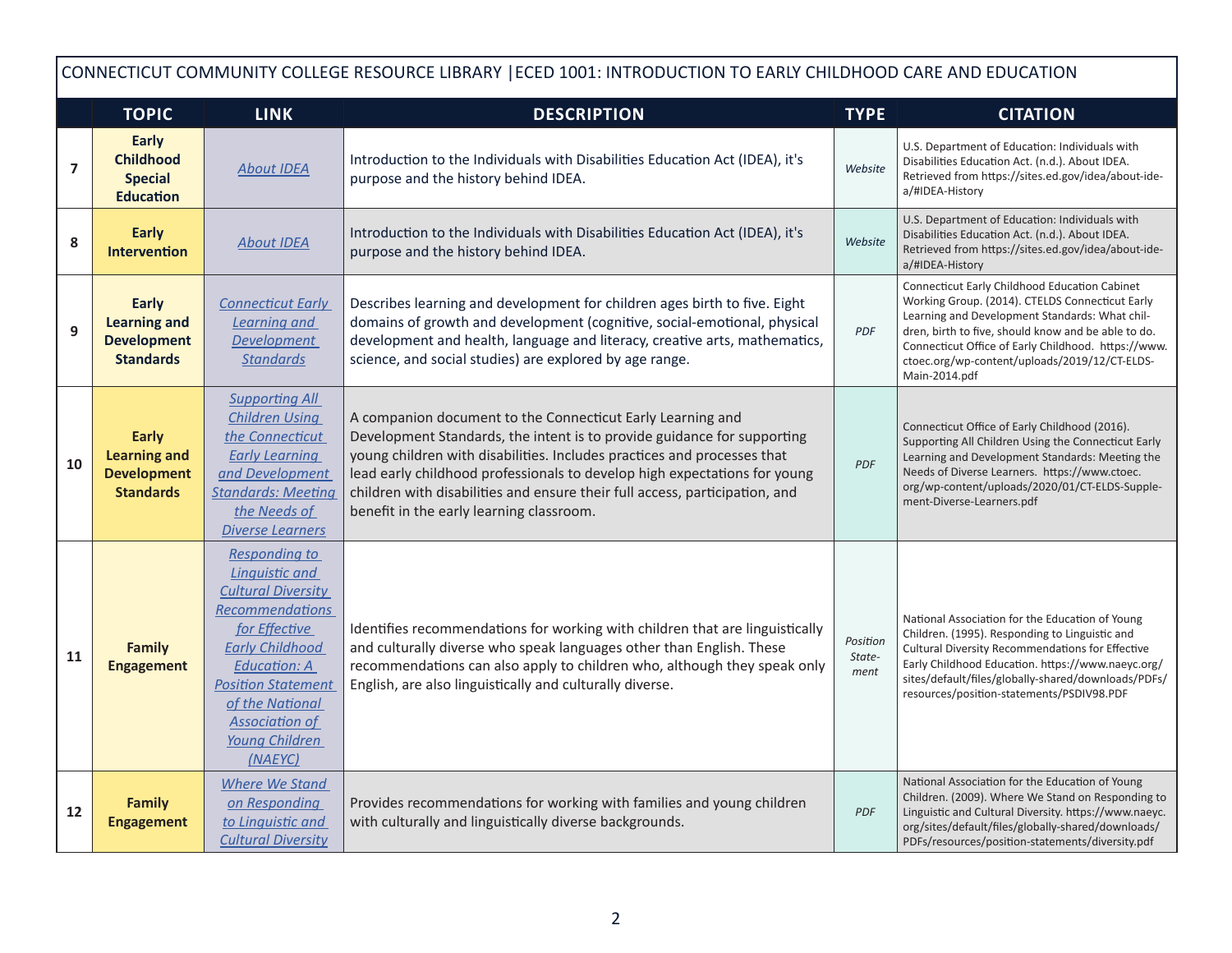|    | CONNECTICUT COMMUNITY COLLEGE RESOURCE LIBRARY   ECED 1001: INTRODUCTION TO EARLY CHILDHOOD CARE AND EDUCATION |                                                                                                                                                                                                                                                      |                                                                                                                                                                                                                                               |                            |                                                                                                                                                                                                                                                                                                                                                                                                                                                                                                               |  |  |  |  |
|----|----------------------------------------------------------------------------------------------------------------|------------------------------------------------------------------------------------------------------------------------------------------------------------------------------------------------------------------------------------------------------|-----------------------------------------------------------------------------------------------------------------------------------------------------------------------------------------------------------------------------------------------|----------------------------|---------------------------------------------------------------------------------------------------------------------------------------------------------------------------------------------------------------------------------------------------------------------------------------------------------------------------------------------------------------------------------------------------------------------------------------------------------------------------------------------------------------|--|--|--|--|
|    | <b>TOPIC</b>                                                                                                   | <b>LINK</b>                                                                                                                                                                                                                                          | <b>DESCRIPTION</b>                                                                                                                                                                                                                            | <b>TYPE</b>                | <b>CITATION</b>                                                                                                                                                                                                                                                                                                                                                                                                                                                                                               |  |  |  |  |
| 13 | <b>Inclusion</b>                                                                                               | <b>About Universal</b><br><b>Design for Learning</b><br>in Pre-K Inclusive<br><b>Environments</b>                                                                                                                                                    | Provides examples of the three key elements of Universal Design for<br>Learning in relation to the early learning classroom.                                                                                                                  | <b>PDF</b>                 | Technical Assistance and Training System & Florida<br>Inclusion Network. (2011). About Universal Design<br>for Learning in Pre-K Inclusive Environments. TATS &<br>FIN Talk with Instructional Staff. (1) 1. https://tats.<br>ucf.edu/wp-content/uploads/sites/9/2017/09/TATS-<br>FIN UDL1.pdf                                                                                                                                                                                                                |  |  |  |  |
| 14 | <b>Inclusion</b>                                                                                               | <b>CARA's (Creating</b><br><b>Adaptations for</b><br><b>Routines and</b><br><b>Activities) Kit for</b><br>Preschoolers:<br>A friendly and<br><b>Practical Tool</b><br>to Promote<br>Participation and<br>Learning                                    | Supports the design of adaptations in every day routines and activities to<br>promote active participation of preschoolers with disabilities. Resource<br>includes a handout and PowerPoint.                                                  | Website                    | International Early Childhood Inclusion Institute.<br>(n.d.). CARA's Kit for Preschoolers: A friendly and<br>Practical Tool to Promote Participation and Learning.<br>https://inclusioninstitute.fpg.unc.edu/sessions/<br>caras-kit-preschoolers-user-friendly-and-practi-<br>cal-tool-promote-participation-and-learning                                                                                                                                                                                     |  |  |  |  |
| 15 | <b>Inclusion</b>                                                                                               | <b>Disability is Natural!</b><br><b>Revolutionary</b><br><b>Common Sense</b>                                                                                                                                                                         | Disability advocate, Kathie Snow, discusses the need for society to adopt a<br>new paradigm of disability.                                                                                                                                    | <b>PDF</b>                 | Snow, K. (2001-2016.). Disability Is Natural! Revolu-<br>tionary Common Sense. https://nebula.wsimg.com/<br>cfe0a26b8ae31c381421915ffed94479?AccessKey-<br>Id=9D6F6082FE5EE52C3DC6&disposition=0&allow-<br>origin=1                                                                                                                                                                                                                                                                                           |  |  |  |  |
| 16 | <b>Inclusion</b>                                                                                               | <b>Early Childhood</b><br><b>Inclusion: A</b><br><b>Joint Position</b><br><b>Statement of the</b><br><b>Division for Early</b><br>Childhood (DEC)<br>and the National<br><b>Association for the</b><br><b>Education of Young</b><br>Children (NAEYC) | Defines early childhood inclusion and describes recommendations to<br>improve inclusion within the field of early childhood education in order<br>to foster successful outcomes for children with disabilities and/or diverse<br>backgrounds. | Position<br>State-<br>ment | Division for Early Childhood of the council for<br>Exceptional Children & National Association for the<br>Education of Young Children. (2009). Early childhood<br>inclusion: A joint position statement of the Division<br>for Early Childhood (DEC) and the National Associ-<br>ation for the Education of Young Children (NAEYC).<br>Chapel Hill: The University of North Carolina, FPG<br>Child Development Institute. http://www.naeyc.org/<br>files/naeyc/file/positions/DEC NAEYC EC updat-<br>edKS.pdf |  |  |  |  |

Г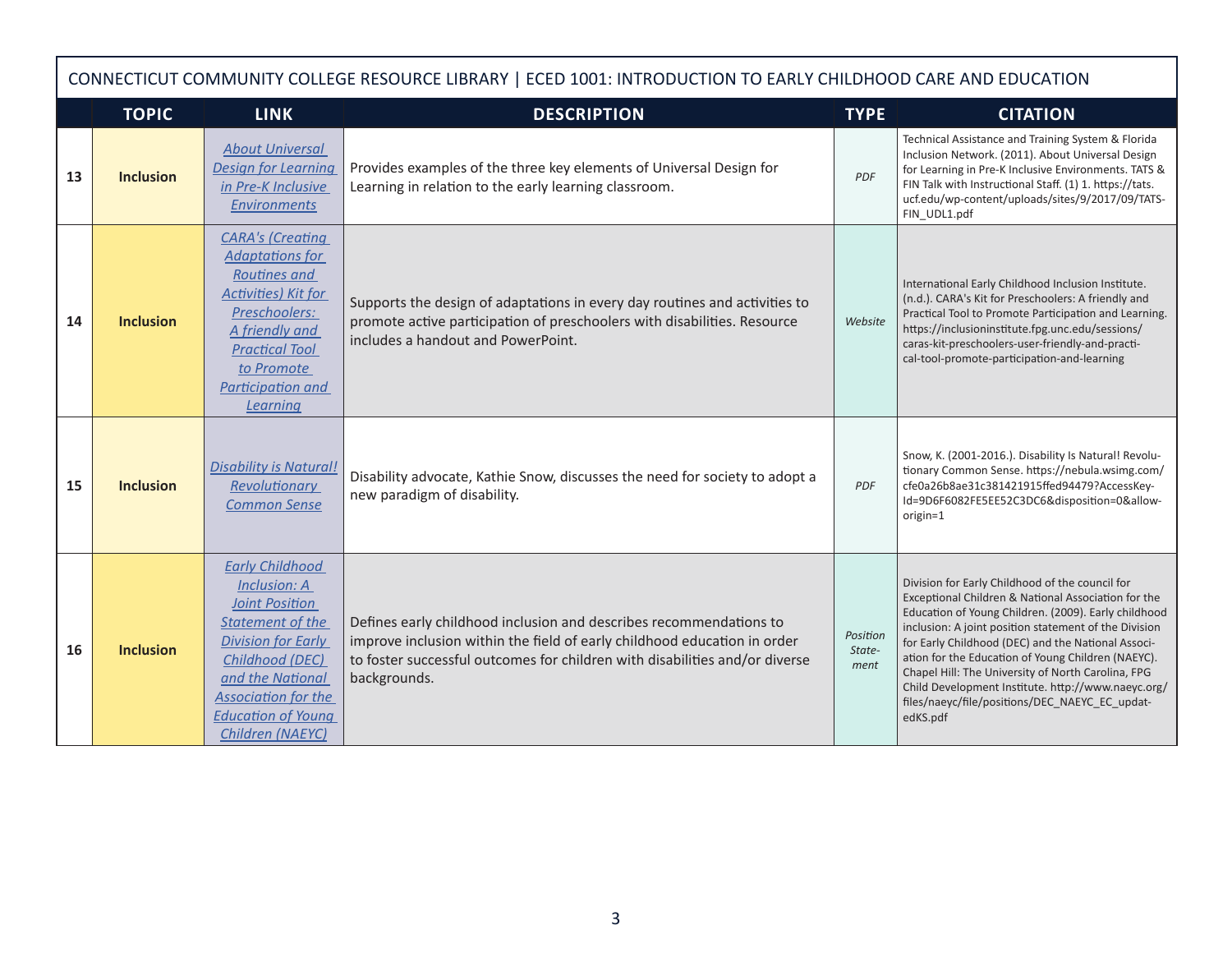|    | CONNECTICUT COMMUNITY COLLEGE RESOURCE LIBRARY   ECED 1001: INTRODUCTION TO EARLY CHILDHOOD CARE AND EDUCATION |                                                                                                                                                                                                                                                   |                                                                                                                                                                                                                                                                                                                             |                            |                                                                                                                                                                                                                                                                                                                                                                                                                          |  |  |  |  |
|----|----------------------------------------------------------------------------------------------------------------|---------------------------------------------------------------------------------------------------------------------------------------------------------------------------------------------------------------------------------------------------|-----------------------------------------------------------------------------------------------------------------------------------------------------------------------------------------------------------------------------------------------------------------------------------------------------------------------------|----------------------------|--------------------------------------------------------------------------------------------------------------------------------------------------------------------------------------------------------------------------------------------------------------------------------------------------------------------------------------------------------------------------------------------------------------------------|--|--|--|--|
|    | <b>TOPIC</b>                                                                                                   | <b>LINK</b>                                                                                                                                                                                                                                       | <b>DESCRIPTION</b>                                                                                                                                                                                                                                                                                                          | <b>TYPE</b>                | <b>CITATION</b>                                                                                                                                                                                                                                                                                                                                                                                                          |  |  |  |  |
| 17 | <b>Inclusion</b>                                                                                               | <b>Early Childhood</b><br>Inclusion: A<br>Summary of the<br><b>Joint Position</b><br>Statement of the<br><b>Division for Early</b><br>Childhood (DEC)<br>and the National<br>Association for the<br><b>Education of Young</b><br>Children (NAEYC) | Defines early childhood inclusion and identifies recommendations to<br>improve inclusion within the field of early childhood education in order<br>to foster successful outcomes for children with disabilities and/or diverse<br>backgrounds.                                                                              | Position<br>State-<br>ment | Division for Early Childhood of the council for<br>Exceptional Children & National Association for the<br>education of Young Children. (2009). Early childhood<br>inclusion: A summary. Chapel Hill: The University of<br>North Carolina, FPG Child Development Institute.<br>https://www.naeyc.org/sites/default/files/global-<br>ly-shared/downloads/PDFs/resources/position-state-<br>ments/DEC NAEYC ECSummary A.pdf |  |  |  |  |
| 18 | <b>Inclusion</b>                                                                                               | <b>Early Childhood:</b><br><b>Fostering Diversity</b><br>and Inclusion                                                                                                                                                                            | Describes a model early learning program in regards to diversity and<br>inclusion. (Video Length: 3:27)                                                                                                                                                                                                                     | Video                      | Ohio Department of Education. (2018, September<br>19). ODE Early Childhood: Fostering Diversity and<br>Inclusion [Video]. YouTube. https://www.youtube.<br>com/watch?v=Emhv4t63jyI&ab_channel=OhioDe-<br>partmentofEducation                                                                                                                                                                                             |  |  |  |  |
| 19 | <b>Inclusion</b>                                                                                               | <b>Including Children</b><br>with Special Needs:<br>Are You and Your<br><b>Early Childhood</b><br><b>Program Ready?</b>                                                                                                                           | Today, more and more children with disabilities are attending early care and<br>education programs. Early childhood professionals can use the Preschool<br>and Kindergarten Inclusion Readiness Checklist within this article, to ensure<br>their early learning classroom is accessible for all children.                  | Article                    | Watson, A., & McCathren, R. (2009). Including<br>Children with Special Needs: Are You and Your Early<br>Childhood Program Ready?. Young Children, 64(2),<br>$20 - 26$ .                                                                                                                                                                                                                                                  |  |  |  |  |
| 20 | <b>Inclusion</b>                                                                                               | Susan Laughs by<br>Jeanne Willis                                                                                                                                                                                                                  | Fosters conversation about ability and viewing others for who they are, not<br>as the disability they may have. This story illustrates all that Susan, a young<br>girl, loves to do and the emotions she experiences - on the last page of the<br>story we learn Susan uses a wheelchair.                                   | Children's<br>Literature   | Willis, J. (2000). Susan laughs. Macmillan.                                                                                                                                                                                                                                                                                                                                                                              |  |  |  |  |
| 21 | <b>Inclusion</b>                                                                                               | <b>The Universal</b><br><b>Design of Early</b><br><b>Education: Moving</b><br><b>Forward for All</b><br>Children                                                                                                                                  | Physical and educational principles of Universal Design for Learning are<br>reviewed. Questions for the early childhood professional are included to<br>reflect on implementing Universal Design principles in the early learning<br>classroom.                                                                             | Article                    | Conn-Powers, M., Cross, A. F., Traub, E. K., & Hut-<br>ter-Pishgahi, L. (2006). The Universal Design of Early<br>Education. Beyond the Journal: Young Children on<br>the Web.                                                                                                                                                                                                                                            |  |  |  |  |
| 22 | <b>Inclusion</b>                                                                                               | <b>Why Inclusion</b><br>Matters on the<br>Playground                                                                                                                                                                                              | Describes and illustrates how to engage children in conversations about<br>social inclusion. (Video Length: 4:48)                                                                                                                                                                                                           | Video                      | Edutopia. (2019). Why Inclusion Matters on the<br>Playground [Video]. YouTube. https://www.youtube.<br>com/watch?v=CX5RuM3L1Ic&ab channel=Edutopia                                                                                                                                                                                                                                                                       |  |  |  |  |
| 23 | <b>Inclusion</b>                                                                                               | <b>Getting Kids</b><br><b>Involved: Creating</b><br>Opportunities for<br>Learning                                                                                                                                                                 | Illustrates ways that adaptations can be used to promote the active<br>participation of infants, toddlers and preschoolers with disabilities during<br>literacy activities. Examples of adaptations in home and early learning<br>classrooms, activities, materials and instructions are provided. (Video<br>Length: 12:13) | Video                      | Davon, E. (2015). Getting Kids Involved: Creating<br>Opportunities for Learning [Video]. Center for Early<br>Literacy Learning. http://www.earlyliteracylearning.<br>org/ta_pract_videos1.php                                                                                                                                                                                                                            |  |  |  |  |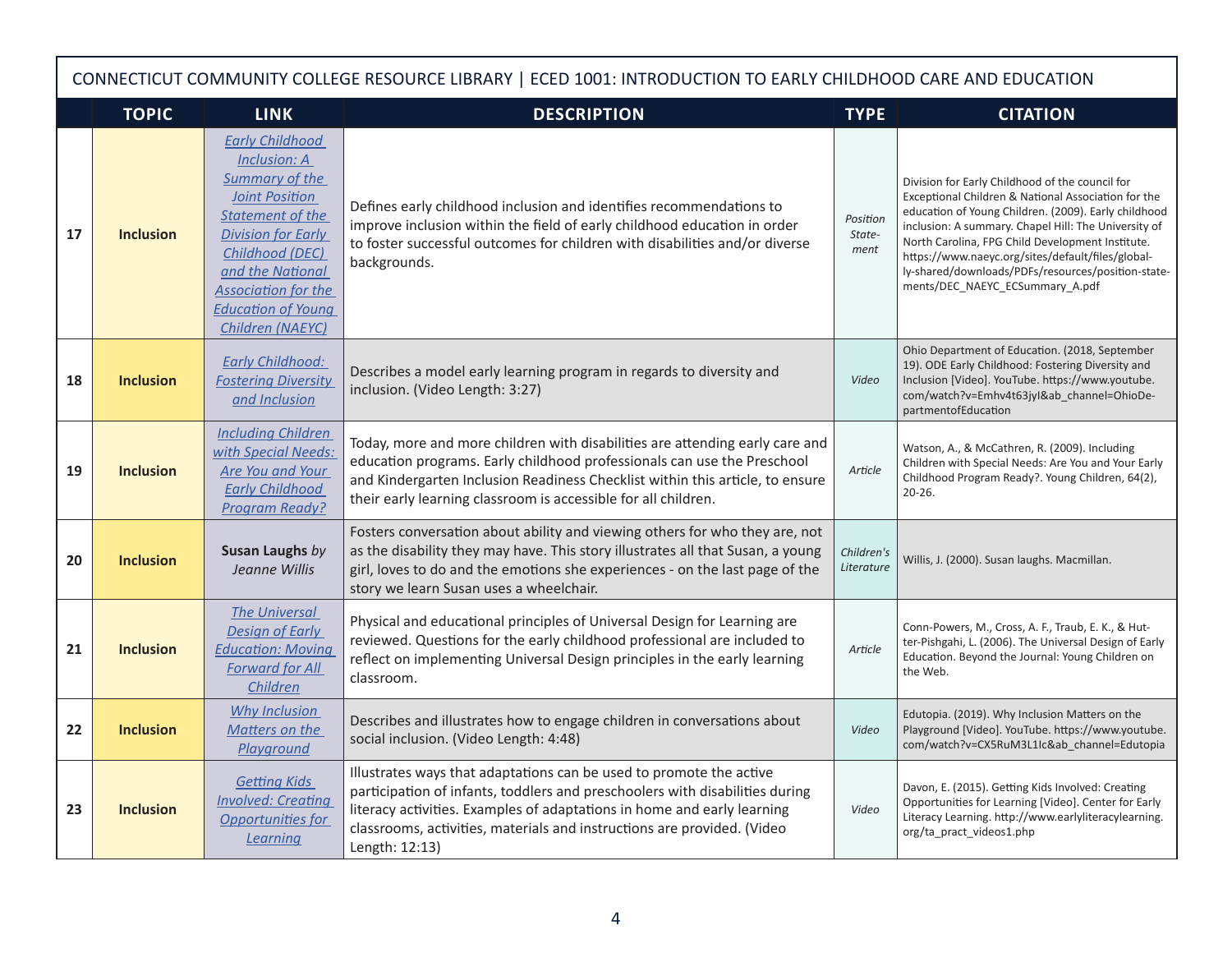|    | CONNECTICUT COMMUNITY COLLEGE RESOURCE LIBRARY   ECED 1001: IINTRODUCTION TO EARLY CHILDHOOD CARE AND EDUCATION |                                                                                                                                                                                                                                                                       |                                                                                                                                                                                                                                                                                                                                                                       |                            |                                                                                                                                                                                                                                                                                                                |  |  |  |
|----|-----------------------------------------------------------------------------------------------------------------|-----------------------------------------------------------------------------------------------------------------------------------------------------------------------------------------------------------------------------------------------------------------------|-----------------------------------------------------------------------------------------------------------------------------------------------------------------------------------------------------------------------------------------------------------------------------------------------------------------------------------------------------------------------|----------------------------|----------------------------------------------------------------------------------------------------------------------------------------------------------------------------------------------------------------------------------------------------------------------------------------------------------------|--|--|--|
|    | <b>TOPIC</b>                                                                                                    | <b>LINK</b>                                                                                                                                                                                                                                                           | <b>DESCRIPTION</b>                                                                                                                                                                                                                                                                                                                                                    | <b>TYPE</b>                | <b>CITATION</b>                                                                                                                                                                                                                                                                                                |  |  |  |
| 24 | <b>Inclusion</b>                                                                                                | <b>Policy Statement on</b><br><b>Inclusion of Children</b><br>with Disabilities<br>in Early Childhood<br>Programs                                                                                                                                                     | Provides recommendations to states, local educational agencies (LEAs),<br>schools and early care and educations programs for increasing the inclusion<br>of infants, toddlers and preschool children with disabilities in high-quality<br>early care and education programs.                                                                                          | Policy<br>State-<br>ment   | U.S. Department of Health and Human Services<br>& U.S. Department of Education. (2015). Policy<br>Statement on Inclusion of Children with Disabilities<br>in Early Childhood Programs. https://www2.ed.gov/<br>policy/speced/guid/earlylearning/joint-statement-<br>full-text.pdf                              |  |  |  |
| 25 | <b>Inclusion</b>                                                                                                | <b>National Center</b><br>for Pyramid<br><b>Model Innovations</b><br>(NCPMI)                                                                                                                                                                                          | Provides technical assistance, professional development and other<br>resources to early childhood professionals to support their promotion of<br>positive social, emotional and behavioral outcomes for children ages birth<br>through five, increasing the use of appropriate behavior guidance practices,<br>promoting inclusion, and supporting family engagement. | Website                    | National Center for Pyramid Model Innovations NCP-<br>MI. (https://challengingbehavior.cbcs.usf.edu/)                                                                                                                                                                                                          |  |  |  |
| 26 | <b>Language</b><br>and Literacy<br><b>Development</b>                                                           | <b>Responding to</b><br>Linguistic and<br><b>Cultural Diversity</b><br><b>Recommendations</b><br>for Effective<br><b>Early Childhood</b><br><b>Education: A</b><br><b>Position Statement</b><br>of the National<br><b>Association of</b><br>Young Children<br>(NAEYC) | Identifies recommendations for working with children that are linguistically<br>and culturally diverse who speak languages other than English. These<br>recommendations can also apply to children who, although they speak only<br>English, are also linguistically and culturally diverse.                                                                          | Position<br>State-<br>ment | National Association for the Education of Young<br>Children. (1995). Responding to Linguistic and<br>Cultural Diversity Recommendations for Effective<br>Early Childhood Education. https://www.naeyc.org/<br>sites/default/files/globally-shared/downloads/PDFs/<br>resources/position-statements/PSDIV98.PDF |  |  |  |
| 27 | Language<br>and Literacy<br><b>Development</b>                                                                  | The Benefits of<br><b>Being Bilingual</b>                                                                                                                                                                                                                             | Lists reasons why bilingualism is an asset to individuals, families and society<br>as a whole.                                                                                                                                                                                                                                                                        | <b>PDF</b>                 | National Center on Cultural and Linguistic Respon-<br>siveness. (2019). The benefits of being bilin-<br>gual. https://eclkc.ohs.acf.hhs.gov/publication/<br>benefits-being-bilingual                                                                                                                           |  |  |  |
| 28 | Language<br>and Literacy<br><b>Development</b>                                                                  | <b>Where We Stand</b><br>on Responding<br>to Linguistic and<br><b>Cultural Diversity</b>                                                                                                                                                                              | Provides recommendations for working with families and young children<br>with culturally and linguistically diverse backgrounds.                                                                                                                                                                                                                                      | <b>PDF</b>                 | National Association for the Education of Young<br>Children. (2009). Where We Stand on Responding to<br>Linguistic and Cultural Diversity. https://www.naeyc.<br>org/sites/default/files/globally-shared/downloads/<br>PDFs/resources/position-statements/diversity.pdf                                        |  |  |  |
| 29 | Leadership                                                                                                      | <b>Code of Ethical</b><br>Conduct<br>Supplement for<br><b>Early Childhood</b><br><b>Adult Educators</b>                                                                                                                                                               | Emphasis on the ethical responsibilities and recurring ethical dilemmas<br>that face early childhood teacher educators in two- and four-year degree-<br>granting institutions.                                                                                                                                                                                        | Position<br>State-<br>ment | National Association for the Education of Young<br>Children. (2004). Code of Ethical Conduct Supple-<br>ment for Early Childhood Adult Educators. https://<br>www.naeyc.org/sites/default/files/globally-shared/<br>downloads/PDFs/resources/position-statements/<br>ethics04 09202013update.pdf               |  |  |  |

г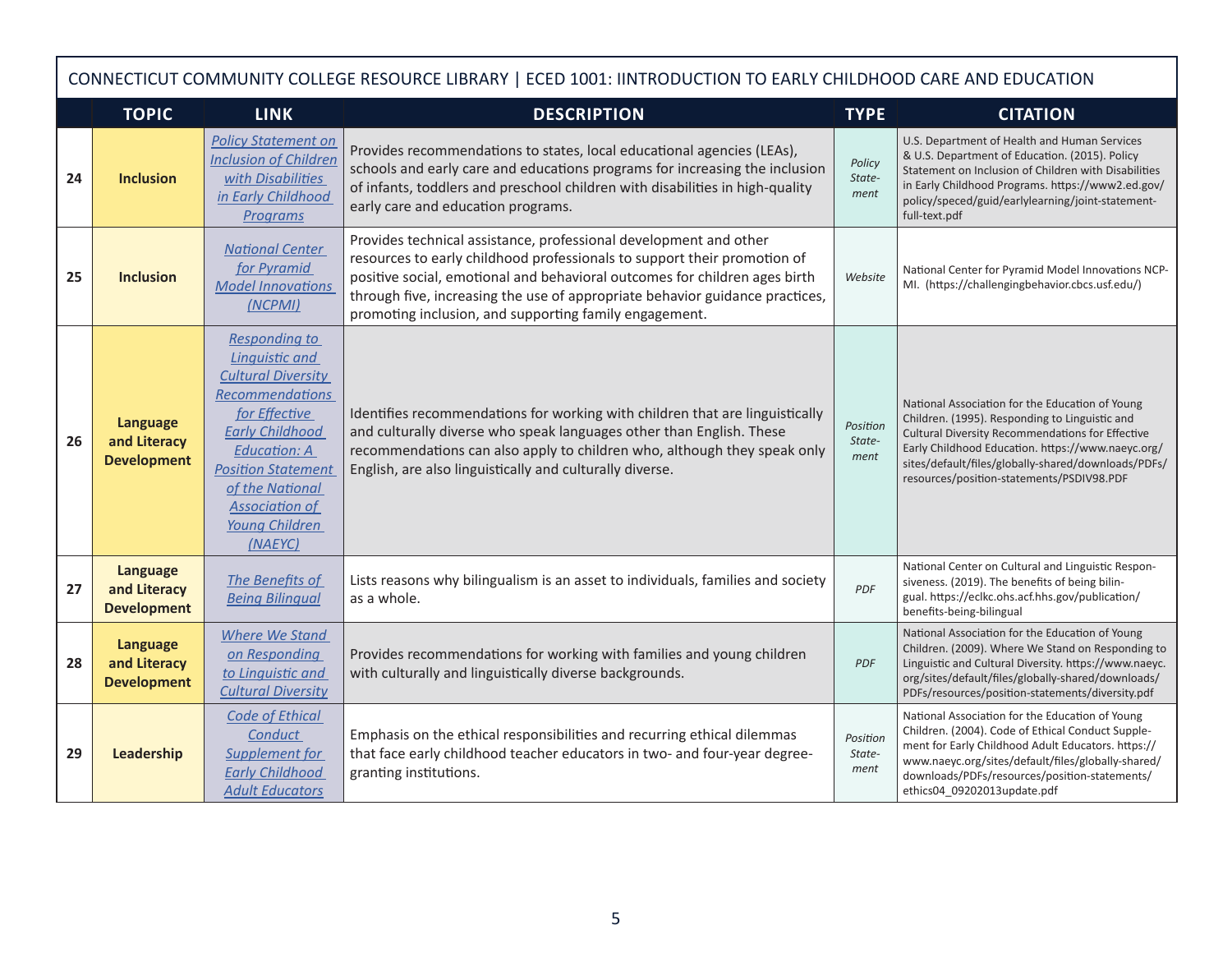|    | CONNECTICUT COMMUNITY COLLEGE RESOURCE LIBRARY   ECED 1001: INTRODUCTION TO EARLY CHILDHOOD CARE AND EDUCATION |                                                                                                                                                                                                                                                    |                                                                                                                                                                                                                                                                                                                                                                                                                                                                                         |                            |                                                                                                                                                                                                                                                                                                                           |  |  |  |
|----|----------------------------------------------------------------------------------------------------------------|----------------------------------------------------------------------------------------------------------------------------------------------------------------------------------------------------------------------------------------------------|-----------------------------------------------------------------------------------------------------------------------------------------------------------------------------------------------------------------------------------------------------------------------------------------------------------------------------------------------------------------------------------------------------------------------------------------------------------------------------------------|----------------------------|---------------------------------------------------------------------------------------------------------------------------------------------------------------------------------------------------------------------------------------------------------------------------------------------------------------------------|--|--|--|
|    | <b>TOPIC</b>                                                                                                   | <b>LINK</b>                                                                                                                                                                                                                                        | <b>DESCRIPTION</b>                                                                                                                                                                                                                                                                                                                                                                                                                                                                      | <b>TYPE</b>                | <b>CITATION</b>                                                                                                                                                                                                                                                                                                           |  |  |  |
| 30 | Leadership                                                                                                     | <b>National</b><br><b>Association for</b><br>the Education of<br>Young Children<br>(NAEYC) Code of<br><b>Ethical Conduct</b><br>and Statement of<br>Commitment                                                                                     | Offers guidelines for responsible behavior of early childhood professionals<br>and sets forth a common basis for resolving ethical dilemmas encountered<br>in early childhood care and education.                                                                                                                                                                                                                                                                                       | Position<br>State-<br>ment | National Association for the Education of Young Chil-<br>dren. (2011). Code of Ethical Conduct and Statement<br>of Commitment. https://www.naeyc.org/sites/<br>default/files/globally-shared/downloads/PDFs/re-<br>sources/position-statements/Ethics%20Position%20<br>Statement2011_09202013update.pdf                   |  |  |  |
| 31 | Leadership                                                                                                     | <b>Teaching</b><br>the National<br><b>Association for</b><br>the Education of<br><b>Young Children</b><br>(NAEYC) Code of<br><b>Ethical Conduct:</b><br><b>A Resource Guide</b><br>by Eva Moravcik,<br>Nancy K. Freeman<br>and Stephanie<br>Feeney | Provides information and guidance to support early childhood professionals<br>learn about professional ethics and the NAEYC Code of Ethical Conduct.<br>Full of engaging, effective ways to introduce the NAEYC Code of Ethical<br>Conduct and explore real-life, challenging ethical issues that face early<br>childhood professionals the book includes tools and techniques the authors<br>developed through their extensive experience teaching about ethics and<br>the NAEYC Code. | <b>Textbook</b>            | Moravcik, E., Freeman, K. N., & Feeney, S. (n.d.).<br>Teaching the NAEYC Code of Ethical Conduct: A<br>Resource Guide by Eva. National Association for the<br>Education of Young Children. https://www.naeyc.<br>org/resources/pubs/books/teaching-naeyc-code-<br>revised-edition                                         |  |  |  |
| 32 | <b>Methods and</b><br><b>Techniques</b>                                                                        | <b>About Universal</b><br><b>Design for Learning</b><br>in Pre-K Inclusive<br><b>Environments</b>                                                                                                                                                  | Provides examples of the three key elements of Universal Design for<br>Learning in relation to the early learning classroom.                                                                                                                                                                                                                                                                                                                                                            | PDF                        | Technical Assistance and Training System & Florida<br>Inclusion Network. (2011). About Universal Design<br>for Learning in Pre-K Inclusive Environments. TATS &<br>FIN Talk with Instructional Staff. (1) 1. https://tats.<br>ucf.edu/wp-content/uploads/sites/9/2017/09/TATS-<br>FIN UDL1.pdf                            |  |  |  |
| 33 | <b>Methods and</b><br><b>Techniques</b>                                                                        | <b>CARA's (Creating</b><br><b>Adaptations for</b><br>Routines and<br>Activities) Kit for<br>Preschoolers:<br>A friendly and<br><b>Practical Tool</b><br>to Promote<br>Participation and<br>Learning                                                | Supports the design of adaptations in every day routines and activities to<br>promote active participation of preschoolers with disabilities. Resource<br>includes a handout and PowerPoint.                                                                                                                                                                                                                                                                                            | Website                    | International Early Childhood Inclusion Institute.<br>(n.d.). CARA's Kit for Preschoolers: A friendly and<br>Practical Tool to Promote Participation and Learning.<br>https://inclusioninstitute.fpg.unc.edu/sessions/<br>caras-kit-preschoolers-user-friendly-and-practi-<br>cal-tool-promote-participation-and-learning |  |  |  |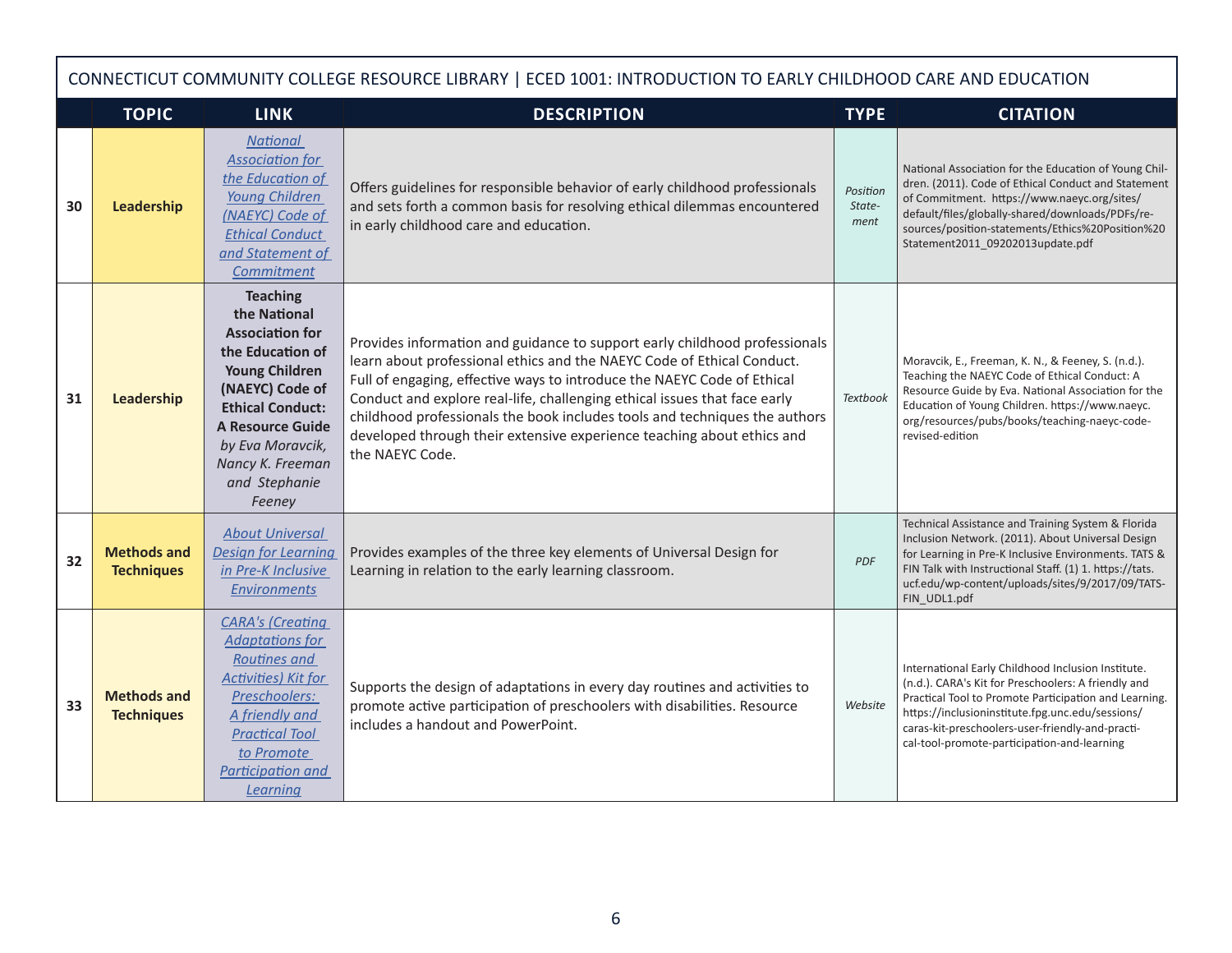|    | CONNECTICUT COMMUNITY COLLEGE RESOURCE LIBRARY   ECED 1001: INTRODUCTION TO EARLY CHILDHOOD CARE AND EDUCATION |                                                                                                                                                                                                                                                                                   |                                                                                                                                                                                                                                                                                                                                     |                            |                                                                                                                                                                                                                                                                                                                    |  |  |  |
|----|----------------------------------------------------------------------------------------------------------------|-----------------------------------------------------------------------------------------------------------------------------------------------------------------------------------------------------------------------------------------------------------------------------------|-------------------------------------------------------------------------------------------------------------------------------------------------------------------------------------------------------------------------------------------------------------------------------------------------------------------------------------|----------------------------|--------------------------------------------------------------------------------------------------------------------------------------------------------------------------------------------------------------------------------------------------------------------------------------------------------------------|--|--|--|
|    | <b>TOPIC</b>                                                                                                   | <b>LINK</b>                                                                                                                                                                                                                                                                       | <b>DESCRIPTION</b>                                                                                                                                                                                                                                                                                                                  | <b>TYPE</b>                | <b>CITATION</b>                                                                                                                                                                                                                                                                                                    |  |  |  |
| 34 | <b>Methods and</b><br><b>Techniques</b>                                                                        | <b>Developmentally</b><br>Appropriate<br>Practice by Sue<br><b>Bredekamp</b> and<br>Carol Copple                                                                                                                                                                                  | Describes research-based principles to guide the decision making of early<br>childhood professionals. Topics include development, learning, effective<br>practices and intentional teaching.                                                                                                                                        | <b>Textbook</b>            | Copple, C., & Bredekamp, S. (2009). Developmentally<br>appropriate practice in early childhood programs<br>serving children from birth through age 8. National<br>Association for the Education of Young Children.                                                                                                 |  |  |  |
| 35 | <b>Methods and</b><br><b>Techniques</b>                                                                        | <b>Early Learning</b><br><b>Professional</b><br><b>Development</b><br><b>Packages</b>                                                                                                                                                                                             | Provides links to resources regarding assessment, individualized teaching<br>and learning, language modeling and conversation, managing the<br>classroom, positive behavior supports, cognition, and social emotional<br>development. Resources include learning activities, webinars, handouts,<br>PowerPoints, visual, and video. | Website                    | Cultivate Learning. (n.d.). Early Learning Professional<br>Development Packages. University of Washington.<br>Retrieved from https://cultivatelearning.webdamdb.<br>com/cookieconsent.php?path=%2Fbp%2F#/brand-<br>guidelines/3931/section/33740                                                                   |  |  |  |
| 36 | <b>Methods and</b><br><b>Techniques</b>                                                                        | <b>Getting Kids</b><br><b>Involved: Creating</b><br>Opportunities for<br>Learning                                                                                                                                                                                                 | Illustrates ways that adaptations can be used to promote the active<br>participation of infants, toddlers and preschoolers with disabilities during<br>literacy activities. Examples of adaptations in home and early learning<br>classrooms, activities, materials and instructions are provided. (Video<br>Length: 12:13)         | Video                      | Davon, E. (2015). Getting Kids Involved: Creating<br>Opportunities for Learning [Video]. Center for Early<br>Literacy Learning. http://www.earlyliteracylearning.<br>org/ta_pract_videos1.php                                                                                                                      |  |  |  |
| 37 | <b>Methods and</b><br><b>Techniques</b>                                                                        | <b>Including Children</b><br>with Special Needs:<br>Are You and Your<br><b>Early Childhood</b><br><b>Program Ready?</b>                                                                                                                                                           | Today, more and more children with disabilities are attending early care and<br>education programs. Early childhood professionals can use the Preschool<br>and Kindergarten Inclusion Readiness Checklist within this article, to ensure<br>their early learning classroom is accessible for all children.                          | Article                    | Watson, A., & McCathren, R. (2009). Including<br>Children with Special Needs: Are You and Your Early<br>Childhood Program Ready?. Young Children, 64(2),<br>$20 - 26.$                                                                                                                                             |  |  |  |
| 38 | <b>Methods and</b><br><b>Techniques</b>                                                                        | <b>Investigating</b>                                                                                                                                                                                                                                                              | Includes eight videos illustrating Dr. Jeffrey Trawick-Smith's Investigations<br>Curriculum which centers on engaging children in projects on topics<br>selected by children, early childhood professionals and families. (Video<br>Length Ranging from: 10:10 to 13:21)                                                            | Video                      | Eastern Connecticut State University. (n.d.). Investi-<br>gating Retrieved from https://www.easternct.edu/<br>center-for-early-childhood-education/investigating/<br>index.html                                                                                                                                    |  |  |  |
| 39 | <b>Methods and</b><br><b>Techniques</b>                                                                        | <b>National</b><br><b>Association for the</b><br><b>Education of Young</b><br>Children (NAEYC)<br><b>Position Statement:</b><br>Developmentally<br><b>Appropriate</b><br>Practice in Early<br><b>Childhood Programs</b><br><b>Serving Children</b><br>from Birth through<br>Age 8 | Promotes excellence in early childhood education by providing a framework<br>for best practice. Grounded in research on child development and learning,<br>as well as educational effectiveness, the framework outlines practice that<br>promotes young children's optimal learning and development.                                | Position<br>State-<br>ment | National Association for the Education of Young Chil-<br>dren. (2009). Developmentally Appropriate Practice<br>in Early Childhood Programs Serving Children from<br>Birth through Age 8. https://www.naeyc.org/sites/<br>default/files/globally-shared/downloads/PDFs/re-<br>sources/position-statements/PSDAP.pdf |  |  |  |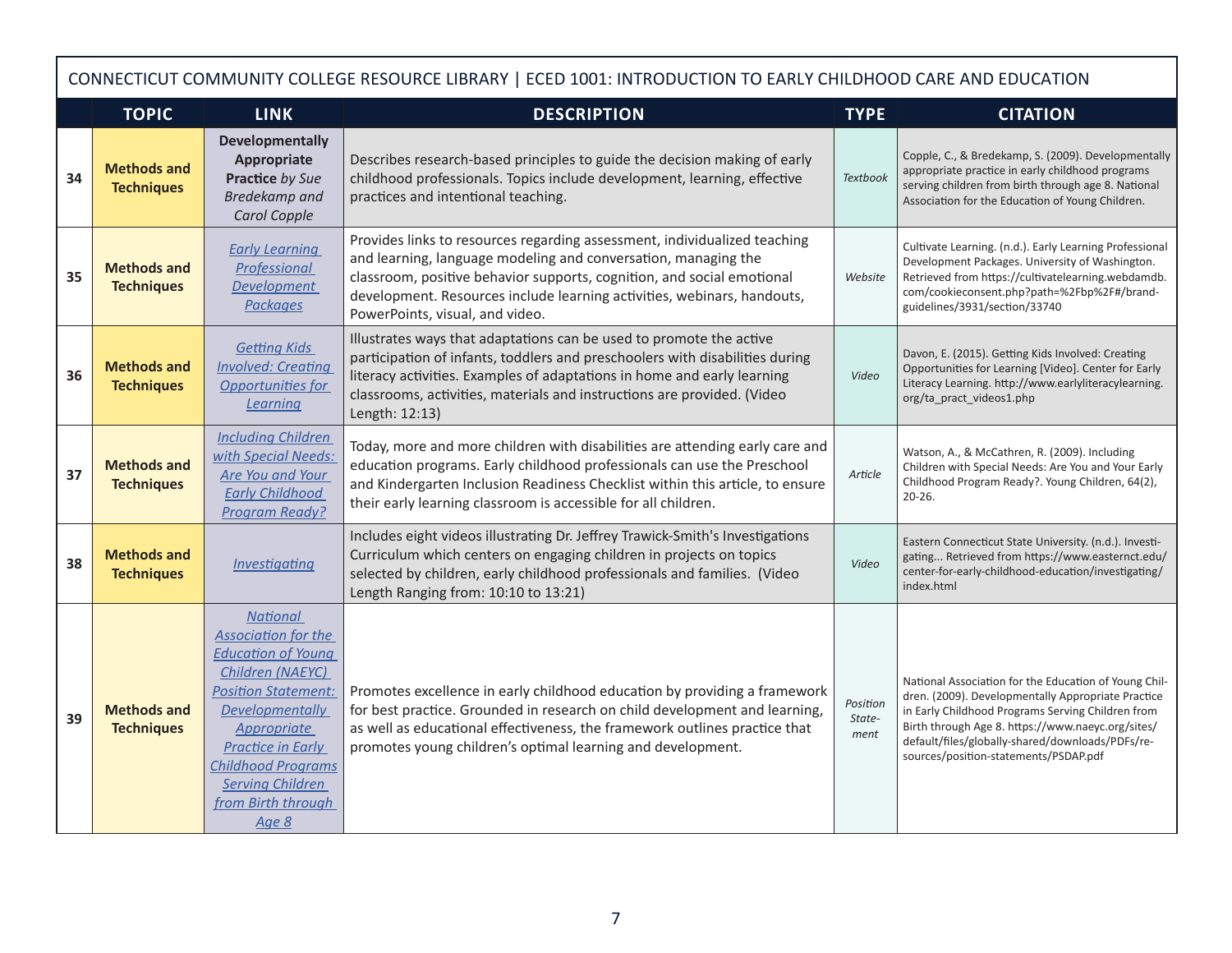|    | CONNECTICUT COMMUNITY COLLEGE RESOURCE LIBRARY   ECED 1001: INTRODUCTION TO EARLY CHILDHOOD CARE AND EDUCATION |                                                                                                                  |                                                                                                                                                                                                                                                                                                                                                                  |                            |                                                                                                                                                                                                                                                                                                                                                       |  |  |  |
|----|----------------------------------------------------------------------------------------------------------------|------------------------------------------------------------------------------------------------------------------|------------------------------------------------------------------------------------------------------------------------------------------------------------------------------------------------------------------------------------------------------------------------------------------------------------------------------------------------------------------|----------------------------|-------------------------------------------------------------------------------------------------------------------------------------------------------------------------------------------------------------------------------------------------------------------------------------------------------------------------------------------------------|--|--|--|
|    | <b>TOPIC</b>                                                                                                   | <b>LINK</b>                                                                                                      | <b>DESCRIPTION</b>                                                                                                                                                                                                                                                                                                                                               | <b>TYPE</b>                | <b>CITATION</b>                                                                                                                                                                                                                                                                                                                                       |  |  |  |
| 40 | <b>Methods and</b><br><b>Techniques</b>                                                                        | Play in Early<br>Childhood: The<br><b>Role of Play in Any</b><br><b>Setting</b>                                  | Play in early childhood is an effective way of supporting responsive<br>relationships, strengthening core life skills and reducing sources of stress.<br>In this video, learn more about how play can foster children's resilience to<br>adversity and how the complex interactions involved when children play<br>help build their brains. (Video Length: 8:11) | Video                      | Center on the Developing Child Harvard University.<br>(2019). Play in Early Childhood: The Role of Play in<br>Any Setting [Video]. Center on the Developing Child<br>Harvard University. https://developingchild.harvard.<br>edu/resources/play-in-early-childhood-the-role-of-<br>play-in-any-setting/                                               |  |  |  |
| 41 | <b>Methods and</b><br><b>Techniques</b>                                                                        | <b>The Universal</b><br><b>Design of Early</b><br><b>Education: Moving</b><br><b>Forward for All</b><br>Children | Physical and educational principles of Universal Design for Learning are<br>reviewed. Questions for the early childhood professional are included to<br>reflect on implementing Universal Design principles in the early learning<br>classroom.                                                                                                                  | Article                    | Conn-Powers, M., Cross, A. F., Traub, E. K., & Hut-<br>ter-Pishgahi, L. (2006). The Universal Design of Early<br>Education. Beyond the Journal: Young Children on<br>the Web.                                                                                                                                                                         |  |  |  |
| 42 | <b>Methods and</b><br><b>Techniques</b>                                                                        | <b>Circle Time</b><br><b>Magazine</b>                                                                            | Professional development web series for early childhood professionals.<br>The hosts share their expertise, model learning experiences, review young<br>children's literature, and share video examples of young children learning.                                                                                                                               | Website                    | Cultivate Learning. (n.d.). Early Learning Professional<br>Development Packages. University of Washington.<br>Retrieved from https://cultivatelearning.webdamdb.<br>com/cookieconsent.php?path=%2Fbp%2F#/brand-<br>guidelines/3931/section/33740                                                                                                      |  |  |  |
| 43 | <b>Observing and</b><br><b>Collecting Data</b>                                                                 | <b>Early Learning</b><br><b>Professional</b><br><b>Development</b><br><b>Packages</b>                            | Provides links to resources regarding assessment, individualized teaching<br>and learning, language modeling and conversation, managing the<br>classroom, positive behavior supports, cognition, and social emotional<br>development. Resources include learning activities, webinars, handouts,<br>PowerPoints, visual, and video.                              | Website                    | Cultivate Learning. (n.d.). Early Learning Professional<br>Development Packages. University of Washington.<br>Retrieved from https://cultivatelearning.webdamdb.<br>com/cookieconsent.php?path=%2Fbp%2F#/brand-<br>guidelines/3931/section/33740                                                                                                      |  |  |  |
| 44 | <b>Observing and</b><br><b>Collecting Data</b>                                                                 | <b>Pathways</b><br>to Cultural<br>Competence<br>Programs 4<br><b>Underlying</b><br><b>Principles</b>             | Defines culture and cultural competence and provides a framework to<br>reflect upon the cultural competence practices within the early learning<br>classroom, included is a detailed cultural competence checklist.                                                                                                                                              | <b>PDF</b>                 | Build Improving Cultural & Linguistic Competence in<br>Quality Rating & Improvement Systems Initiative &<br>Woods, T. (2012). Pathways to Cultural Competence<br>Programs: 4 Underlying Principles. https://www.<br>earlychildhoodnyc.org/resourceguide/resources/<br>NAEYC Pathways-to-Cultural-Competence Check-<br>list_NYS-version_2013-05-07.pdf |  |  |  |
| 45 | <b>Promoting</b><br><b>Justice</b>                                                                             | <b>Advancing Equity</b><br>in Early Childhood<br>Education                                                       | Outlines steps to provide high-quality early care and education programs<br>that build on each child's unique individual and family strengths, cultural<br>background, languages, abilities and experiences and eliminates differences<br>in educational outcomes as a result of who children are, where they live<br>and what resources their families have.    | Position<br>State-<br>ment | National Association for the Education of Young<br>Children. (2019). Advancing Equity in Early Childhood<br>Education. https://www.naeyc.org/sites/default/<br>files/globally-shared/downloads/PDFs/resources/<br>position-statements/advancingequitypositionstate-<br>ment.pdf                                                                       |  |  |  |
| 46 | <b>Promoting</b><br><b>Justice</b>                                                                             | <b>Anti-Bias</b><br><b>Curriculum Tools</b><br>for Empowering<br>Young Children by<br>Louise Derman-<br>Sparks   | Provides practical advice for creating an anti-bias early learning classroom<br>environment, fostering young children's acceptance of and respect for all<br>individuals, and empowering young children to stand up to bias.                                                                                                                                     | <b>Textbook</b>            | Derman-Sparks, L. (1989). Anti-bias curriculum: Tools<br>for empowering young children. National Association<br>for the Education of Young Children.                                                                                                                                                                                                  |  |  |  |

г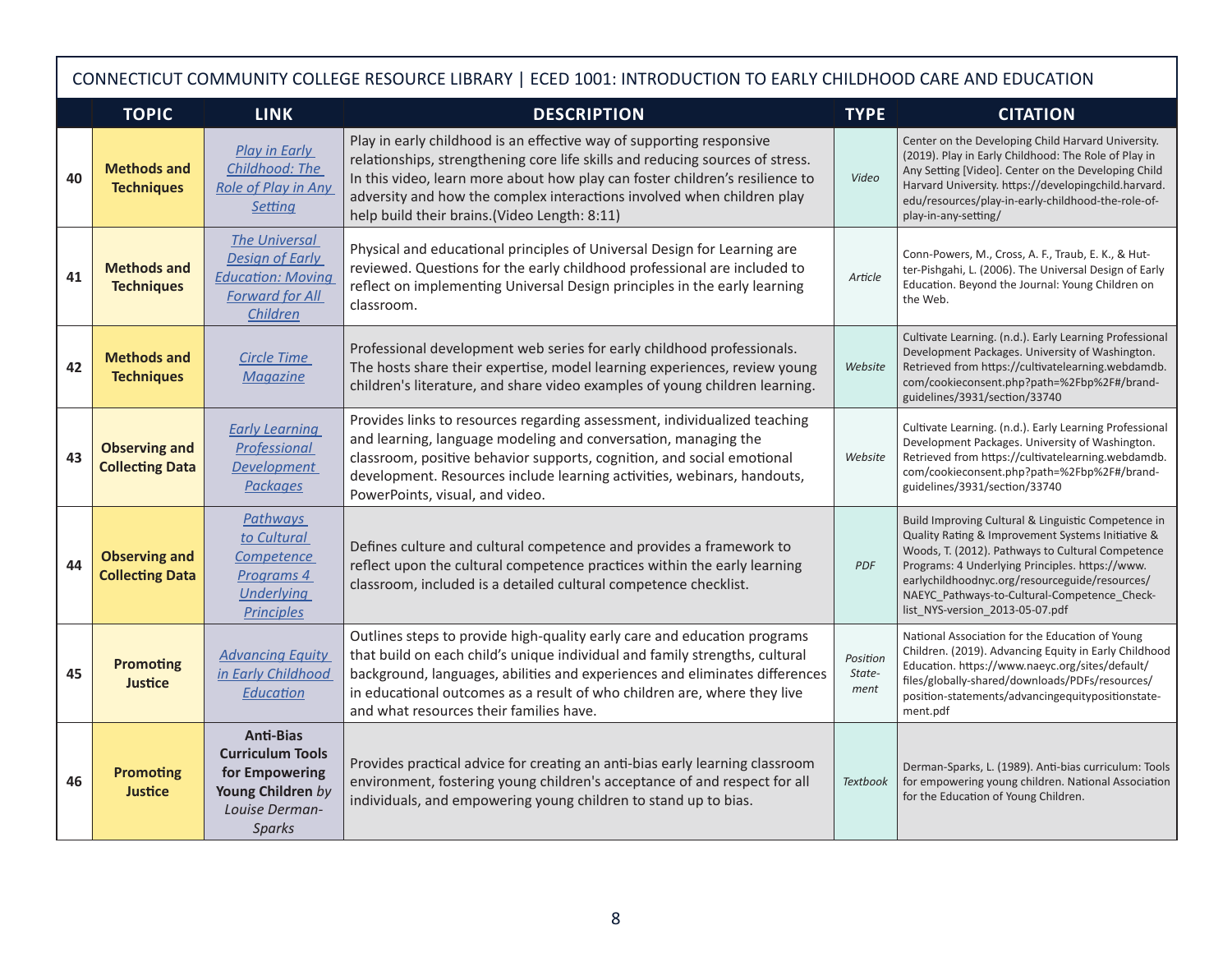|    | CONNECTICUT COMMUNITY COLLEGE RESOURCE LIBRARY   ECED 1001: INTRODUCTION TO EARLY CHILDHOOD CARE AND EDUCATION |                                                                                                                                                                                                                                                      |                                                                                                                                                                                                                                                                                           |                            |                                                                                                                                                                                                                                                                                                                                                                                                                                                                                                               |  |  |  |
|----|----------------------------------------------------------------------------------------------------------------|------------------------------------------------------------------------------------------------------------------------------------------------------------------------------------------------------------------------------------------------------|-------------------------------------------------------------------------------------------------------------------------------------------------------------------------------------------------------------------------------------------------------------------------------------------|----------------------------|---------------------------------------------------------------------------------------------------------------------------------------------------------------------------------------------------------------------------------------------------------------------------------------------------------------------------------------------------------------------------------------------------------------------------------------------------------------------------------------------------------------|--|--|--|
|    | <b>TOPIC</b>                                                                                                   | <b>LINK</b>                                                                                                                                                                                                                                          | <b>DESCRIPTION</b>                                                                                                                                                                                                                                                                        | <b>TYPE</b>                | <b>CITATION</b>                                                                                                                                                                                                                                                                                                                                                                                                                                                                                               |  |  |  |
| 47 | <b>Promoting</b><br><b>Justice</b>                                                                             | <b>Early Childhood</b><br><b>Inclusion: A</b><br><b>Joint Position</b><br><b>Statement of the</b><br><b>Division for Early</b><br>Childhood (DEC)<br>and the National<br><b>Association for the</b><br><b>Education of Young</b><br>Children (NAEYC) | Defines early childhood inclusion and describes recommendations to<br>improve inclusion within the field of early childhood education in order<br>to foster successful outcomes for children with disabilities and/or diverse<br>backgrounds.                                             | Position<br>State-<br>ment | Division for Early Childhood of the council for<br>Exceptional Children & National Association for the<br>Education of Young Children. (2009). Early childhood<br>inclusion: A joint position statement of the Division<br>for Early Childhood (DEC) and the National Associ-<br>ation for the Education of Young Children (NAEYC).<br>Chapel Hill: The University of North Carolina, FPG<br>Child Development Institute. http://www.naeyc.org/<br>files/naeyc/file/positions/DEC_NAEYC_EC_updat-<br>edKS.pdf |  |  |  |
| 48 | <b>Promoting</b><br><b>Justice</b>                                                                             | <b>Early Childhood:</b><br><b>Fostering Diversity</b><br>and Inclusion                                                                                                                                                                               | Describes a model early learning program in regards to diversity and<br>inclusion. (Video Length: 3:27)                                                                                                                                                                                   | Video                      | Ohio Department of Education. (2018, September<br>19). ODE Early Childhood: Fostering Diversity and<br>Inclusion [Video]. YouTube. https://www.youtube.<br>com/watch?v=Emhv4t63jyI&ab_channel=OhioDe-<br>partmentofEducation                                                                                                                                                                                                                                                                                  |  |  |  |
| 49 | <b>Promoting</b><br>Justice                                                                                    | <b>No Mirrors in My</b><br>Nana's House by<br>Ysaye M. Barnwell                                                                                                                                                                                      | Based off of Dr. Ysaye M. Barnwell's song, No Mirrors in My Nana's House,<br>the message of this book is that we are all worthy. An important fact, in<br>African "Nana" refers to a respected leader or teacher.                                                                         | Children's<br>Literature   | Barnwell, Y. M. (1998). No mirrors in my Nana's<br>House. Houghton Mifflin Harcourt.                                                                                                                                                                                                                                                                                                                                                                                                                          |  |  |  |
| 50 | <b>Promoting</b><br><b>Justice</b>                                                                             | <b>Pathways</b><br>to Cultural<br><b>Competence</b><br>Programs 4<br><b>Underlying</b><br><b>Principles</b>                                                                                                                                          | Defines culture and cultural competence and provides a framework to<br>reflect upon the cultural competence practices within the early learning<br>classroom, included is a detailed cultural competence checklist.                                                                       | <b>PDF</b>                 | Build Improving Cultural & Linguistic Competence in<br>Quality Rating & Improvement Systems Initiative &<br>Woods, T. (2012). Pathways to Cultural Competence<br>Programs: 4 Underlying Principles. https://www.<br>earlychildhoodnyc.org/resourceguide/resources/<br>NAEYC_Pathways-to-Cultural-Competence_Check-<br>list NYS-version 2013-05-07.pdf                                                                                                                                                         |  |  |  |
| 51 | <b>Promoting</b><br><b>Justice</b>                                                                             | Susan Laughs by<br>Jeanne Willis                                                                                                                                                                                                                     | Fosters conversation about ability and viewing others for who they are, not<br>as the disability they may have. This story illustrates all that Susan, a young<br>girl, loves to do and the emotions she experiences - on the last page of the<br>story we learn Susan uses a wheelchair. | Children's<br>Literature   | Willis, J. (2000). Susan laughs. Macmillan.                                                                                                                                                                                                                                                                                                                                                                                                                                                                   |  |  |  |
| 52 | <b>Promoting</b><br><b>Justice</b>                                                                             | <b>Where We Stand</b><br>on Responding<br>to Linguistic and<br><b>Cultural Diversity</b>                                                                                                                                                             | Provides recommendations for working with families and young children<br>with culturally and linguistically diverse backgrounds.                                                                                                                                                          | <b>PDF</b>                 | National Association for the Education of Young<br>Children. (2009). Where We Stand on Responding to<br>Linguistic and Cultural Diversity. https://www.naeyc.<br>org/sites/default/files/globally-shared/downloads/<br>PDFs/resources/position-statements/diversity.pdf                                                                                                                                                                                                                                       |  |  |  |
| 53 | <b>Promoting</b><br>Justice                                                                                    | <b>Disability is Natural!</b><br>Revolutionary<br><b>Common Sense</b>                                                                                                                                                                                | Disability advocate, Kathie Snow, discusses the need for society to adopt a<br>new paradigm of disability.                                                                                                                                                                                | <b>PDF</b>                 | Snow, K. (2001-2016.). Disability Is Natural! Revolu-<br>tionary Common Sense. https://nebula.wsimg.com/<br>cfe0a26b8ae31c381421915ffed94479?AccessKey-<br>Id=9D6F6082FE5EE52C3DC6&disposition=0&allow-<br>origin=1                                                                                                                                                                                                                                                                                           |  |  |  |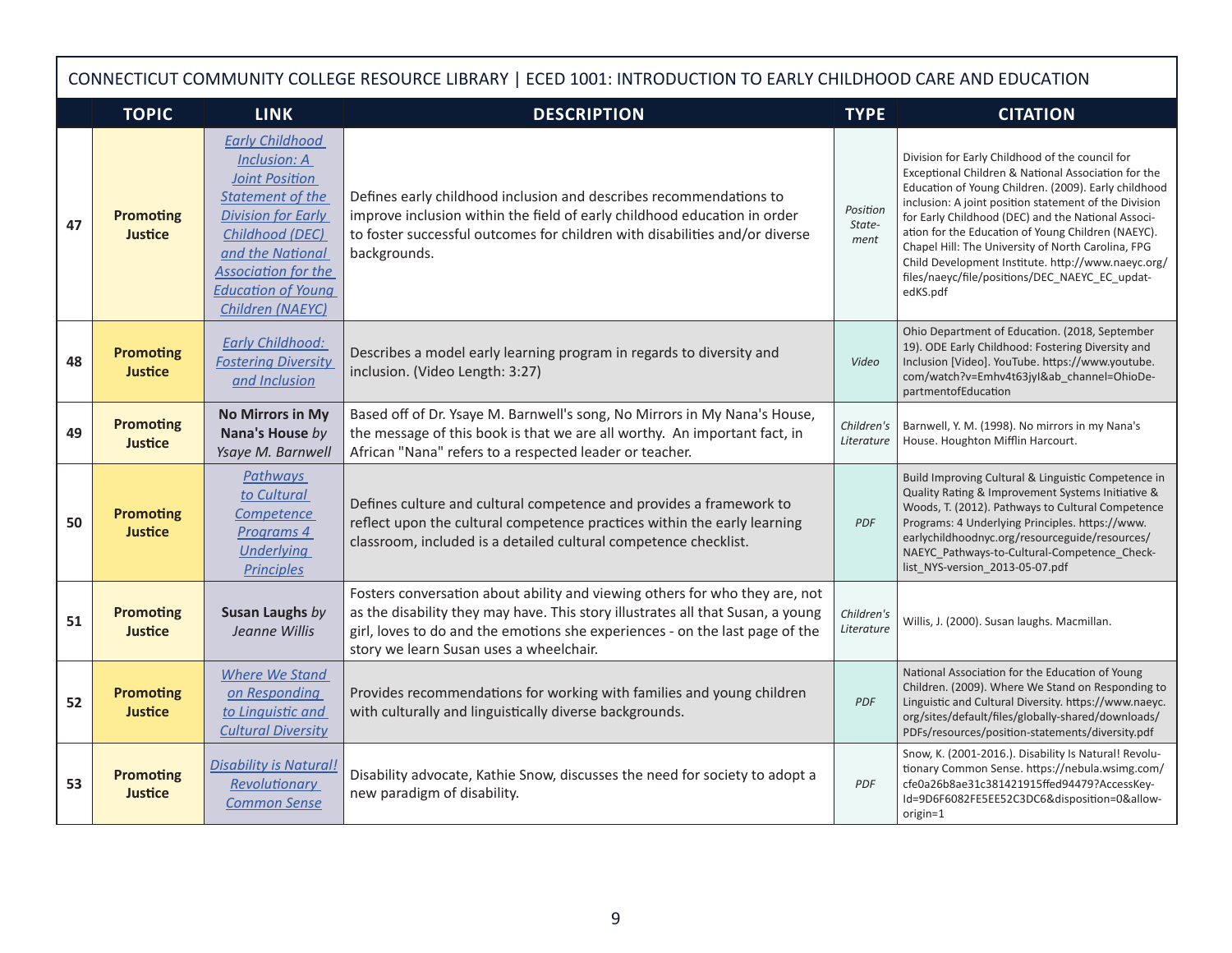|    | CONNECTICUT COMMUNITY COLLEGE RESOURCE LIBRARY   ECED 1001: INTRODUCTION TO EARLY CHILDHOOD CARE AND EDUCATION |                                                                                                                                                                                                                                                                        |                                                                                                                                                                                                                                                                                                                                                                              |                            |                                                                                                                                                                                                                                                                                                                                                                                                                          |  |  |  |
|----|----------------------------------------------------------------------------------------------------------------|------------------------------------------------------------------------------------------------------------------------------------------------------------------------------------------------------------------------------------------------------------------------|------------------------------------------------------------------------------------------------------------------------------------------------------------------------------------------------------------------------------------------------------------------------------------------------------------------------------------------------------------------------------|----------------------------|--------------------------------------------------------------------------------------------------------------------------------------------------------------------------------------------------------------------------------------------------------------------------------------------------------------------------------------------------------------------------------------------------------------------------|--|--|--|
|    | <b>TOPIC</b>                                                                                                   | <b>LINK</b>                                                                                                                                                                                                                                                            | <b>DESCRIPTION</b>                                                                                                                                                                                                                                                                                                                                                           | <b>TYPE</b>                | <b>CITATION</b>                                                                                                                                                                                                                                                                                                                                                                                                          |  |  |  |
| 54 | <b>Promoting</b><br><b>Justice</b>                                                                             | <b>Early Childhood</b><br><b>Inclusion: A</b><br><b>Summary of the</b><br><b>Joint Position</b><br>Statement of the<br><b>Division for Early</b><br>Childhood (DEC)<br>and the National<br><b>Association for the</b><br><b>Education of Young</b><br>Children (NAEYC) | Defines early childhood inclusion and identifies recommendations to<br>improve inclusion within the field of early childhood education in order<br>to foster successful outcomes for children with disabilities and/or diverse<br>backgrounds.                                                                                                                               | Position<br>State-<br>ment | Division for Early Childhood of the council for<br>Exceptional Children & National Association for the<br>education of Young Children. (2009). Early childhood<br>inclusion: A summary. Chapel Hill: The University of<br>North Carolina, FPG Child Development Institute.<br>https://www.naeyc.org/sites/default/files/global-<br>ly-shared/downloads/PDFs/resources/position-state-<br>ments/DEC_NAEYC_ECSummary_A.pdf |  |  |  |
| 55 | <b>Promoting</b><br><b>Justice</b>                                                                             | My Princess Boy by<br>Cheryl Kilodavis                                                                                                                                                                                                                                 | A young boys likes to wear dresses and tiaras - his family accepts and<br>embraces it. This book promotes conversation about acceptance,<br>compassion, and unconditional friendship and love.                                                                                                                                                                               | Children's<br>Literature   | Kilodavis, C. (2011). My princess boy. Simon and<br>Schuster.                                                                                                                                                                                                                                                                                                                                                            |  |  |  |
| 56 | <b>Promoting</b><br><b>Justice</b>                                                                             | <b>Starting Small:</b><br><b>Teaching Children</b><br>Tolerance in<br>Preschool and the<br><b>Early Grades</b>                                                                                                                                                         | This documentary, featuring Vivian Gussin Paley, showcases five early<br>childhood professionals around the nation and how they promote racial<br>and ethic awareness, fairness, justice, friendship, diversity, and inclusion<br>within their early learning classrooms.                                                                                                    | Docu-<br>mentary           | Margie McGovern Films. (1997). Starting Small:<br>Teaching Children Tolerance in Preschool and the<br>Early Grades. [Film]. Southern Poverty Law Center.                                                                                                                                                                                                                                                                 |  |  |  |
| 57 | <b>Promoting</b><br><b>Justice</b>                                                                             | <b>Responding to</b><br><b>Linguistic and</b><br><b>Cultural Diversity</b><br>Recommendations<br>for Effective<br><b>Early Childhood</b><br><b>Education: A</b><br><b>Position Statement</b><br>of the National<br><b>Association of</b><br>Young Children<br>(NAFYC)  | Identifies recommendations for working with children that are linguistically<br>and culturally diverse who speak languages other than English. These<br>recommendations can also apply to children who, although they speak only<br>English, are also linguistically and culturally diverse.                                                                                 | Position<br>State-<br>ment | National Association for the Education of Young<br>Children. (1995). Responding to Linguistic and<br>Cultural Diversity Recommendations for Effective<br>Early Childhood Education. https://www.naeyc.org/<br>sites/default/files/globally-shared/downloads/PDFs/<br>resources/position-statements/PSDIV98.PDF                                                                                                           |  |  |  |
| 58 | <b>Promoting</b><br><b>Justice</b>                                                                             | <b>What if We Were</b><br>All the Same by<br>C.M. Harris                                                                                                                                                                                                               | Embraces all of our beautiful differences. Aimed to help children<br>understand there are many great reasons for being friends with those who   Children's   Harris, C. M., (2019). What if we were all the same.<br>are different than they are. Our differences are what makes us unique and<br>if we think about it, would you want to be the exact same as someone else? | Literature                 | Purple Diamond Press.                                                                                                                                                                                                                                                                                                                                                                                                    |  |  |  |
| 59 | <b>Promoting</b><br><b>Social and</b><br><b>Emotional</b><br><b>Competence</b>                                 | C is for Consent by<br><b>Eleanor Morrison</b>                                                                                                                                                                                                                         | Teaches children that it is okay to say no to hugs and kisses and that what<br>happens to their bodies is up to them. Supports body confidence, comfort<br>in expressing their physical boundaries, and respecting the boundaries of<br>others.                                                                                                                              | Children's<br>Literature   | Morrison, E. (2018). C is for consent. Phonics with<br>Finn.                                                                                                                                                                                                                                                                                                                                                             |  |  |  |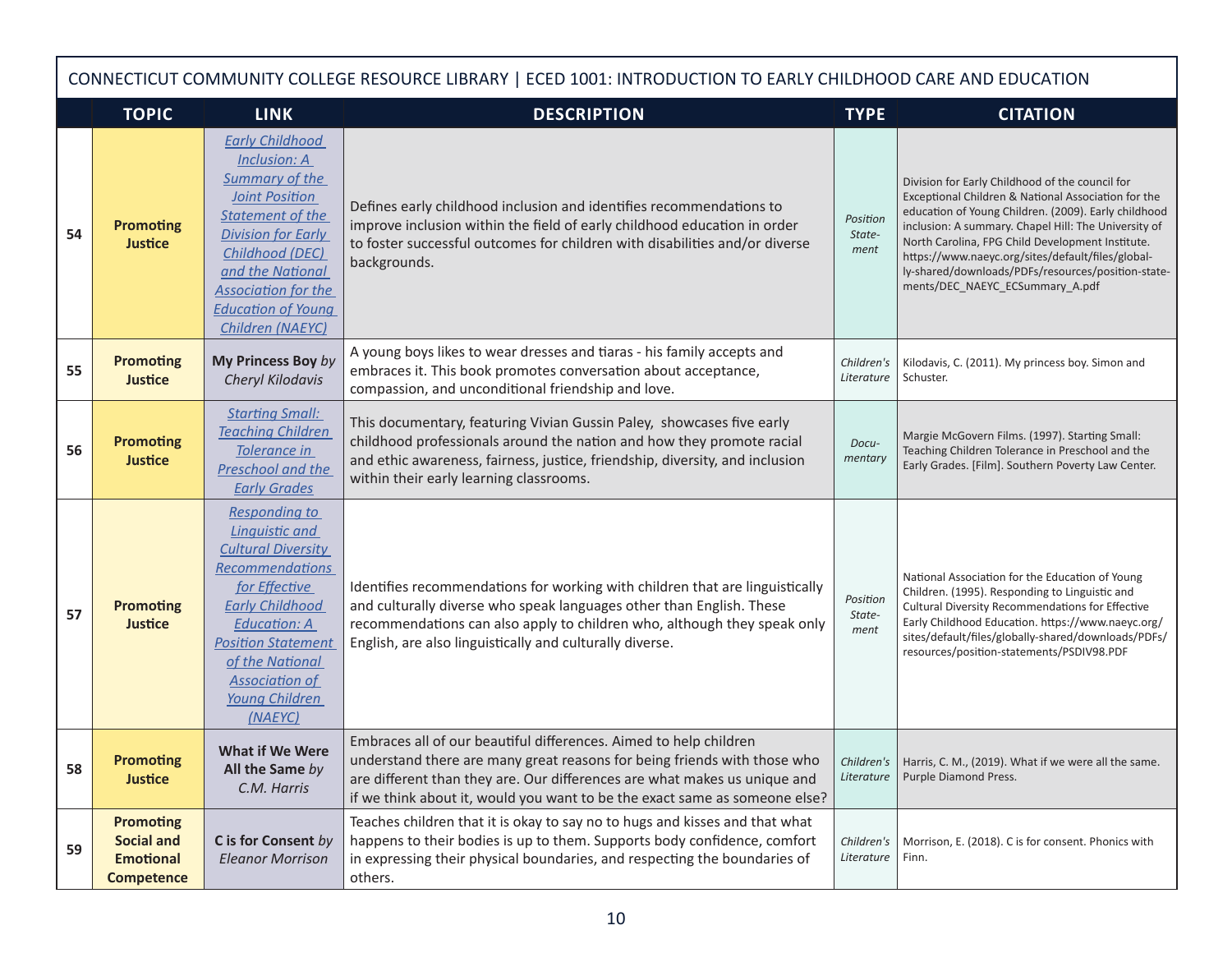|    | CONNECTICUT COMMUNITY COLLEGE RESOURCE LIBRARY   ECED 1001: INTRODUCTION TO EARLY CHILDHOOD CARE AND EDUCATION |                                                                                                                |                                                                                                                                                                                                                                                                                                                                                                                                                                                                                                     |                          |                                                                                                                                                                                                                                                                                                                                                                                                                                                                      |  |  |  |
|----|----------------------------------------------------------------------------------------------------------------|----------------------------------------------------------------------------------------------------------------|-----------------------------------------------------------------------------------------------------------------------------------------------------------------------------------------------------------------------------------------------------------------------------------------------------------------------------------------------------------------------------------------------------------------------------------------------------------------------------------------------------|--------------------------|----------------------------------------------------------------------------------------------------------------------------------------------------------------------------------------------------------------------------------------------------------------------------------------------------------------------------------------------------------------------------------------------------------------------------------------------------------------------|--|--|--|
|    | <b>TOPIC</b>                                                                                                   | <b>LINK</b>                                                                                                    | <b>DESCRIPTION</b>                                                                                                                                                                                                                                                                                                                                                                                                                                                                                  | <b>TYPE</b>              | <b>CITATION</b>                                                                                                                                                                                                                                                                                                                                                                                                                                                      |  |  |  |
| 60 | <b>Promoting</b><br><b>Social and</b><br><b>Emotional</b><br><b>Competence</b>                                 | Center on the<br>Developing Child,<br><b>Harvard University</b>                                                | The Center's mission is to drive science-based innovation that achieves<br>breakthrough outcome for children facing adversity. The resource library<br>includes information on adult capabilities, brain architecture, executive<br>functioning, life long health, mental health, play, program effectiveness,<br>resilience, serve and return, and toxic stress. Resources include briefs,<br>infographics, multimedia, presentations, reports and working papers, as<br>well as tools and guides. | Website                  | Center on the Developing Child, Harvard University.<br>(https://developingchild.harvard.edu/)                                                                                                                                                                                                                                                                                                                                                                        |  |  |  |
| 61 | <b>Promoting</b><br><b>Social and</b><br><b>Emotional</b><br><b>Competence</b>                                 | Episode 1: What's<br>the Real Economic<br><b>Impact of Child</b><br>Care?                                      | Discusses reform of the U.S. child care system and the continued skepticism<br>of public investment.                                                                                                                                                                                                                                                                                                                                                                                                | Podcast                  | Lindsay, J., & Delauro, R., Rosengren, E. (Guest),<br>Mattingly, B. (Guest), Heggeness, M. (Guest).<br>(n.d.). What's the real economic impact of<br>child care? [S2,E1]. Federal Reserve Bank of<br>Boston. https://www.bostonfed.org/publica-<br>tions/six-hundred-atlantic/season/two/ep-1-<br>whats-the-real-economic-impact-of-child-care.<br>aspx?utm source=email-alert&utm medium=e-<br>mail&utm_campaign=podcast-s2&utm_content=epi-<br>sode1-podcastlist21 |  |  |  |
| 62 | <b>Promoting</b><br><b>Social and</b><br><b>Emotional</b><br><b>Competence</b>                                 | <b>No Mirrors in My</b><br>Nana's House by<br>Ysaye M. Barnwell                                                | Based off of Dr. Ysaye M. Barnwell's song, No Mirrors in My Nana's House,<br>the message of this book is that we are all worthy. An important fact, in<br>African "Nana" refers to a respected leader or teacher.                                                                                                                                                                                                                                                                                   | Children's<br>Literature | Barnwell, Y. M. (1998). No mirrors in my Nana's<br>House. Houghton Mifflin Harcourt.                                                                                                                                                                                                                                                                                                                                                                                 |  |  |  |
| 63 | <b>Promoting</b><br><b>Social and</b><br><b>Emotional</b><br><b>Competence</b>                                 | <b>Starting Small:</b><br><b>Teaching Children</b><br>Tolerance in<br>Preschool and the<br><b>Early Grades</b> | This documentary, featuring Vivian Gussin Paley, showcases five early<br>childhood professionals around the nation and how they promote racial<br>and ethic awareness, fairness, justice, friendship, diversity, and inclusion<br>within their early learning classrooms.                                                                                                                                                                                                                           | Docu-<br>mentary         | Margie McGovern Films. (1997). Starting Small:<br>Teaching Children Tolerance in Preschool and the<br>Early Grades. [Film]. Southern Poverty Law Center.                                                                                                                                                                                                                                                                                                             |  |  |  |
| 64 | <b>Promoting</b><br><b>Social and</b><br><b>Emotional</b><br><b>Competence</b>                                 | The Way I Feel<br>by Janan Cain                                                                                | All feelings are a normal part of life for children as well as adults. Author<br>Janan Cain wants children to understand the concept of emotions and be<br>able to express their feelings with words.                                                                                                                                                                                                                                                                                               | Children's<br>Literature | Cain, J. (2000). The way I feel. Parenting Press, Inc.                                                                                                                                                                                                                                                                                                                                                                                                               |  |  |  |
| 65 | <b>Promoting</b><br><b>Social and</b><br><b>Emotional</b><br><b>Competence</b>                                 | Understanding<br><b>Challenging</b><br><b>Behavior in Young</b><br>Children                                    | Early childhood professionals, family childcare providers and other experts<br>discuss some of the possible influences of children's behavior and how to<br>respond objectively. (Video Length: 16:22)                                                                                                                                                                                                                                                                                              | Video                    | Delapp, J. (2015). Understanding Challenging<br>Behavior in Young Children [Video]. Eastern Con-<br>necticut State University. https://www.easternct.<br>edu/center-for-early-childhood-education/support-<br>ing-development/understanding-challenging-behav-<br>ior-in-young-children.html                                                                                                                                                                         |  |  |  |
| 66 | <b>Promoting</b><br><b>Social and</b><br><b>Emotional</b><br><b>Competence</b>                                 | <b>Why Preschool Can</b><br><b>Save The World</b>                                                              | Reviews the results from the Abecedarian and Perry Preschool Projects,<br>specifically the life-long benefits for the children that participated in high<br>quality preschool as well as the cost-benefits to society.                                                                                                                                                                                                                                                                              | Podcast                  | Blumberg, A. (Host) & Campbell, F. (Special Guest).<br>(2012, October 19). Why Preschool Can Save The<br>World [411]. This American Life. NPR. https://www.<br>npr.org/sections/money/2012/10/19/163256866/<br>episode-411-why-preschool-can-save-the-world                                                                                                                                                                                                          |  |  |  |

Г